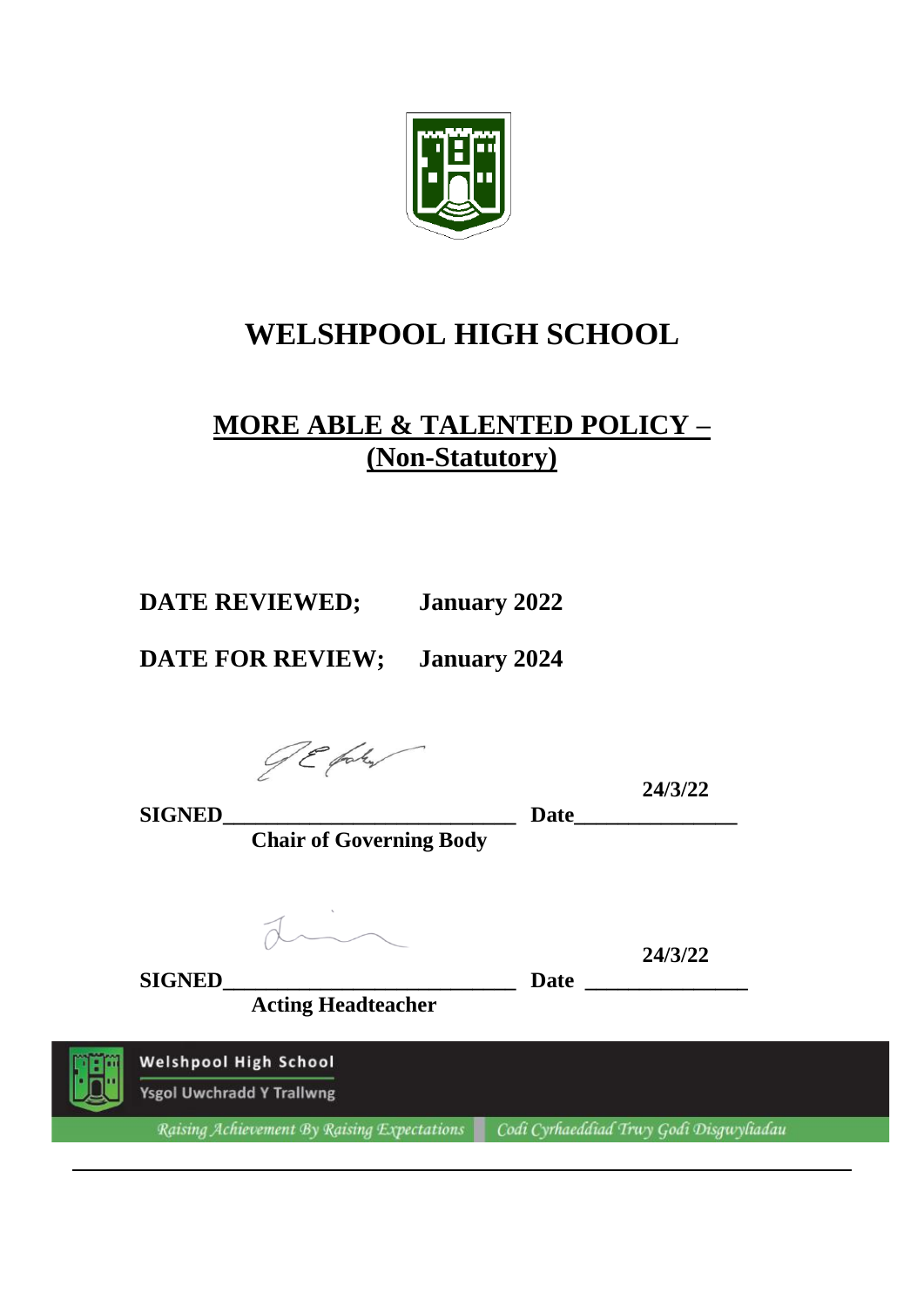# Policy for the More Able and Talented Pupils

#### Aims and Objectives

Welshpool High School's More Able and Talented (MAT) Education Policy is based upon the belief that every child matters.

We are committed at Welshpool High School to promoting academic and creative achievement.

We believe that pupils who are recognised as having particular abilities and/or talents should be given the opportunities and appropriate support to reach their full potential and to excel.

An inclusive rather than exclusive approach is taken towards More Able and Talented education, as effective provision for the most able is recognised as a way of enhancing learning and teaching for all pupils of all abilities within the classroom.

Welshpool High School is committed to ensuring that more able and talented pupils are recognised, supported, inspired and challenged to ensure they do not underachieve and that they maximise their potential. The school celebrates achievements and rewards success.

We need to provide a consistent approach and to be aware that the More Able and Talented have as much need for differentiated work as any other pupil.

The More Able and Talented Policy provides guidance as to how we will meet the needs of our most able pupils and be able to:

- Identify More Able and Talented pupils at Welshpool High School.
- Provide entitlement to an appropriate curriculum for the more able and talented pupils and to offer support to fulfil their potential
- To provide opportunities to work at a higher level
- To provide opportunities to develop specific skills and talents
- To ensure curriculum challenge
- To provide out of class and enrichment activities where possible
- To facilitate pupils in accessing external opportunities
- To provide support for the pupil, both intellectually and socially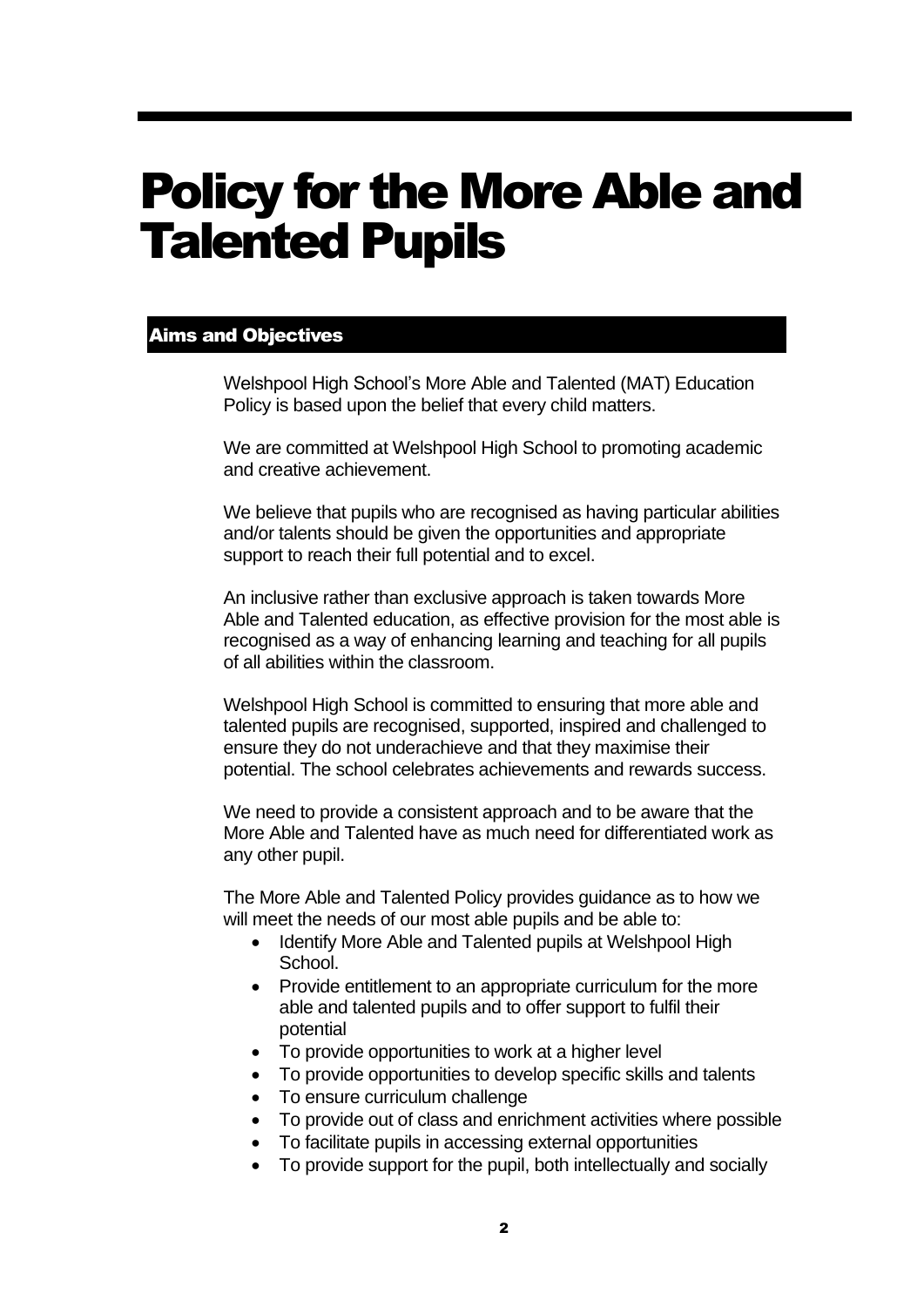The school will maintain a register of MAT pupils. Inclusion of pupils on the register can involve the following agreed identification criteria:

- Objective test data (CATs, National L/N Tests)
- Ongoing department monitoring or nomination
- Socio-economic factors which may act against MAT pupils achieving their potential
- Liaison with external agencies, including primary schools during KS2 to KS3 transition

Inclusion in the cohort is not permanent. If it is perceived by any of the concerned parties that inclusion is no longer beneficial, pupils may be moved out either temporarily or permanently.

Bright pupils, who are able, but underachieving or disaffected, need to be identified by departments and targeted. Behavioural problems will never be a reason for non-inclusion on the register.

A small number of pupils will be recognised within departments according to their criteria as being exceptionally able and talented. These pupils will have mentoring sessions with relevant mentors and will be provided with additional, challenging opportunities.

#### Roles and Responsibilities

The Senior Leadership Team will:

- Encourage the improvement of More Able and Talented through staff training and development.
- Support and encourage the extra provision for More Able and Talented pupils outside the classroom.
- Encourage MAT pupils to make the most of opportunities
- Maintain the register of More Able and Talented pupils.
- Work with departments and Heads of Year to ensure that the learning needs and attainment targets of the More Able and Talented pupils are catered for.
- Monitor that curriculum enrichment activities are offered within departments.

Heads of Departments will:

- Help identify more able pupils in particular areas.
- Monitor the progress and provision of pupils registered as more able in their subject areas.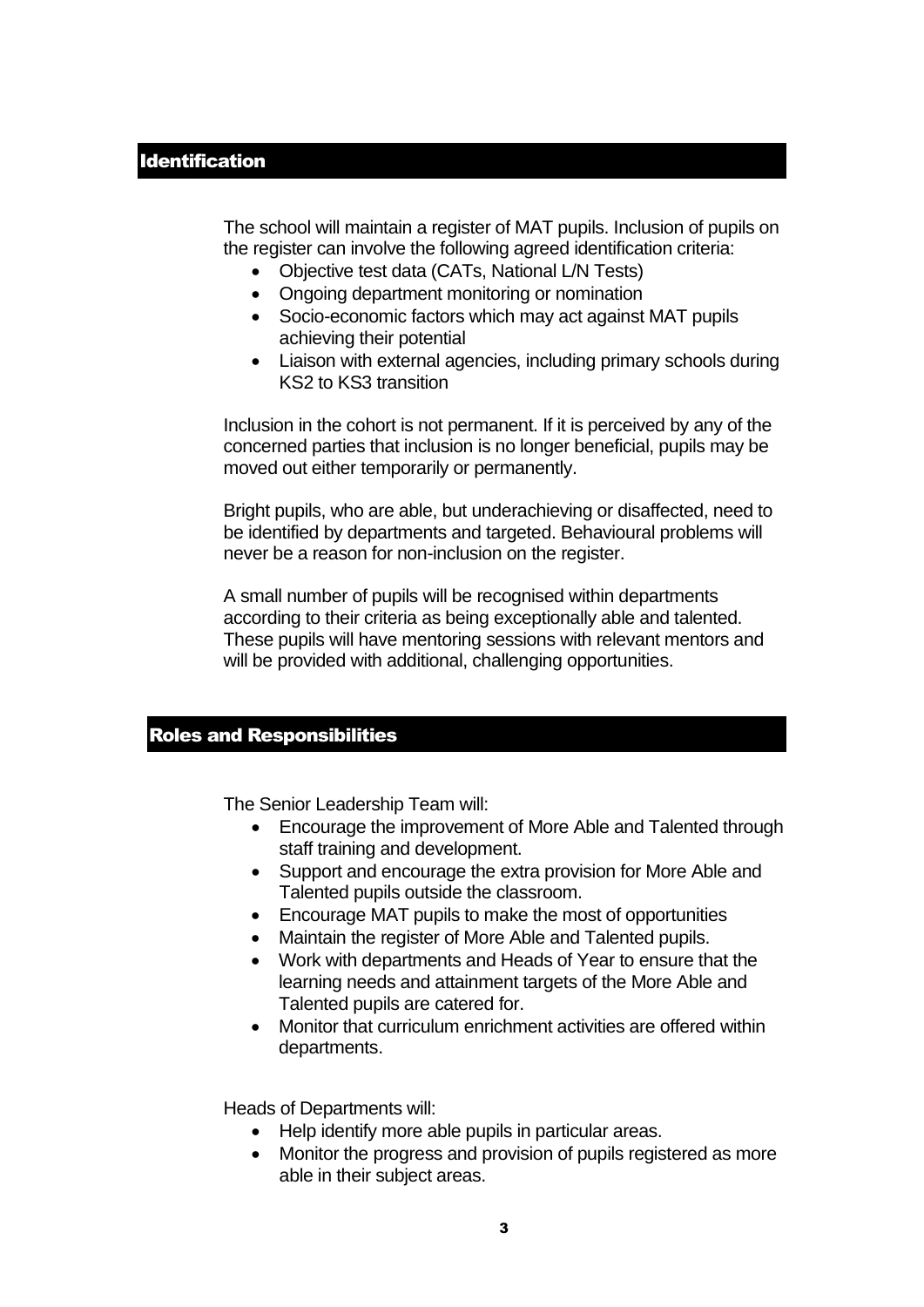- Encourage MAT pupils to make the most of opportunities
- Discuss new ideas, share materials, develop teaching strategies and extension activities.

Heads of Year will:

- Monitor the achievement/attainment of more able pupils, in conjunction with tutors, to check that they are on target in all identified areas of curriculum.
- Encourage MAT pupils to make the most of opportunities
- Liaise with parents, in conjunction with tutors, over any concerns about underachievement.

Class Teachers will:

- Encourage MAT pupils to make the most of opportunities
- Set appropriately challenging tasks and learning opportunities within lessons.
- Differentiate appropriately and take into consideration pupils' differing learning styles.
- Incorporate opportunities within their subject discipline to make use of new technologies.
- Advise pupils of opportunities within their departments of challenge outside the classroom.

Governors will:

- Designate a link governor with responsibility for MAT
- The MAT link governor will monitor the school's provision and ensure needs are being met, reporting back to the governing body as appropriate.
- Provide support for adequate budget provision.
- Support teachers/departments as needed in attempts to provide for additional needs of More Able and Talented Pupils.

#### Monitoring and Evaluation

- Monitoring data is available for the More Able and Talented pupils. They will also be monitored for progression through the school mentoring system, exam and test data.
- Any general concerns can be addressed through the mentoring system.
- Summary of enrichment activities.

Review Systems will take place:

- During mentoring sessions, pupils will review their targets using the supporting data.
- Departments will review and amend according to their policies.